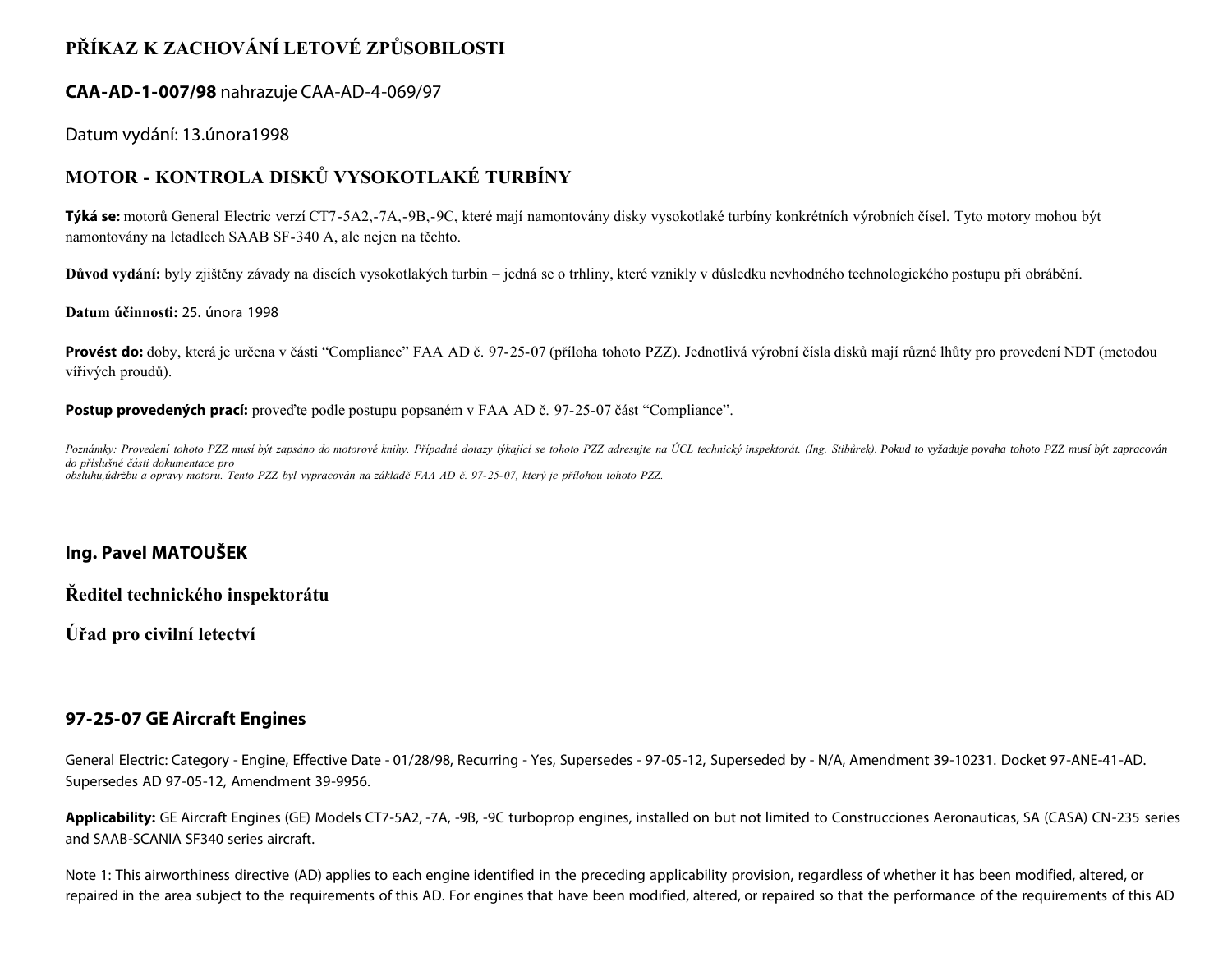is affected, the owner/operator must request approval for an alternative method of compliance in accordance with paragraph (l) of this AD. The request should include an assessment of the effect of the modification, alteration, or repair on the unsafe condition addressed by this AD; and, if the unsafe condition has not been eliminated, the request should include specific proposed actions to address it.

**Compliance:** Required as indicated, unless accomplished previously. To prevent a stage 1 or 2 gas generator turbine (GGT) disk failure, which could result in an uncontained engine failure and damage to the aircraft, accomplish the following:

(a) For all stage 1 GGT disks, Part Number (P/N) 6064T06P01, identified in Table 1 of GE (CT7-TP Series) Alert Service Bulletin (ASB) A72-393, Revision 1, dated February 13, 1997, that have accumulated 8,500 or more cycles since new (CSN) on the effective date of this AD, perform a one time eddy current inspection (ECI) for cracks in accordance with the Accomplishment Instructions of GE (CT7-TP Series) Service Bulletin (SB) 72-390, Revision 1, dated December 11, 1996, at the next GGT module removal, or not to exceed 3 months after the effective date of this AD, whichever occurs first.

(b) For all stage 1 GGT disks, P/N 6064T06P01, identified in Table 1 of GE (CT7-TP Series) ASB A72-393, Revision 1, dated February 13, 1997, that have accumulated less than 8,500 CSN on the effective date of this AD, perform a one time ECI for cracks in accordance with the Accomplishment Instructions of GE (CT7-TP Series) SB 72-390, Revision 1, dated December 11, 1996, at the next GGT module removal, but not to exceed 9,000 CSN.

(c) For all stage 1 GGT disks, P/N 6064T06P01, identified in Table 2 of GE (CT7-TP Series) ASB A72-393, Revision 1, dated February 13, 1997, that have accumulated 11,500 or more CSN on the effective date of this AD, perform a one time ECI for cracks in accordance with the Accomplishment Instructions of GE (CT7-TP Series) SB 72-390, Revision 1, dated December 11, 1996, at the next GGT module removal, or not to exceed 3 months after the effective date of this AD, whichever occurs first.

(d) For all stage 1 GGT disks, P/N 6064T06P01, identified in Table 2 of GE (CT7-TP Series) ASB A72-393, Revision 1, dated February 13, 1997, that have accumulated less than 11,500 CSN on the effective date of this AD, perform a one time ECI for cracks in accordance with the Accomplishment Instructions of GE (CT7-TP Series) SB 72-390, Revision 1, dated December 11, 1996, at the next GGT module removal, but not to exceed 12,000 CSN.

(e) For all stage 2 GGT disks, P/N 6064T12P01, identified in Table 3 of GE (CT7-TP Series) ASB A72-393, Revision 1, dated February 13, 1997, that have accumulated 8,500 or more CSN on the effective date of this AD, perform a one time ECI for cracks in accordance with the Accomplishment Instructions of GE (CT7-TP Series) SB 72-390, Revision 1, dated December 11, 1996, at the next GGT module removal, or not to exceed 3 months after the effective date of this AD, whichever occurs first.

(f) For all stage 2 GGT disks, P/N 6064T12P01, identified in Table 3 of GE (CT7-TP Series) ASB A72-393, Revision 1, dated February 13, 1997, that have accumulated less than 8,500 CSN on the effective date of this AD, perform a one time ECI for cracks in accordance with the Accomplishment Instructions of GE (CT7-TP Series) SB 72-390, Revision 1, dated December 11, 1996, at the next GGT module removal, but not to exceed 9,000 CSN.

(g) For all stage 2 GGT disks, P/N 6064T12P01, identified in Table 4 of GE (CT7-TP Series) ASB A72-393, Revision 1, dated February 13, 1997, that have accumulated 11,500 or more CSN on the effective date of this AD, perform a one time ECI for cracks in accordance with the Accomplishment Instructions of GE (CT7-TP Series) SB 72-390, Revision 1, dated December 11, 1996, at the next GGT module removal, or not to exceed 3 months after the effective date of this AD, whichever occurs first.

(h) For all stage 2 GGT disks, P/N 6064T12P01, identified in Table 4 of GE (CT7-TP Series) ASB A72-393, Revision 1, dated February 13, 1997, that have accumulated less than 11,500 CSN on the effective date of this AD, perform a one time ECI for cracks in accordance with the Accomplishment Instructions of GE (CT7-TP Series) SB 72-390, Revision 1, dated December 11, 1996, at the next GGT module removal, but not to exceed 12,000 CSN.

(i) For all stage 1 GGT disks, P/N 6064T06P01, and all stage 2 GGT disks, P/N 6064T12P01, not identified in Tables 1 through 4 of GE (CT7-TP Series) ASB A72-393, Revision 1, dated February 13, 1997, that have accumulated 8,500 or more CSN on the effective date of this AD, perform a one time ECI for cracks in accordance with the Accomplishment Instructions of GE (CT7-TP Series) SB 72-390, Revision 1, dated December 11, 1996, at the next GGT module removal, or not to exceed 3 months after the effective date of this AD, whichever occurs first.